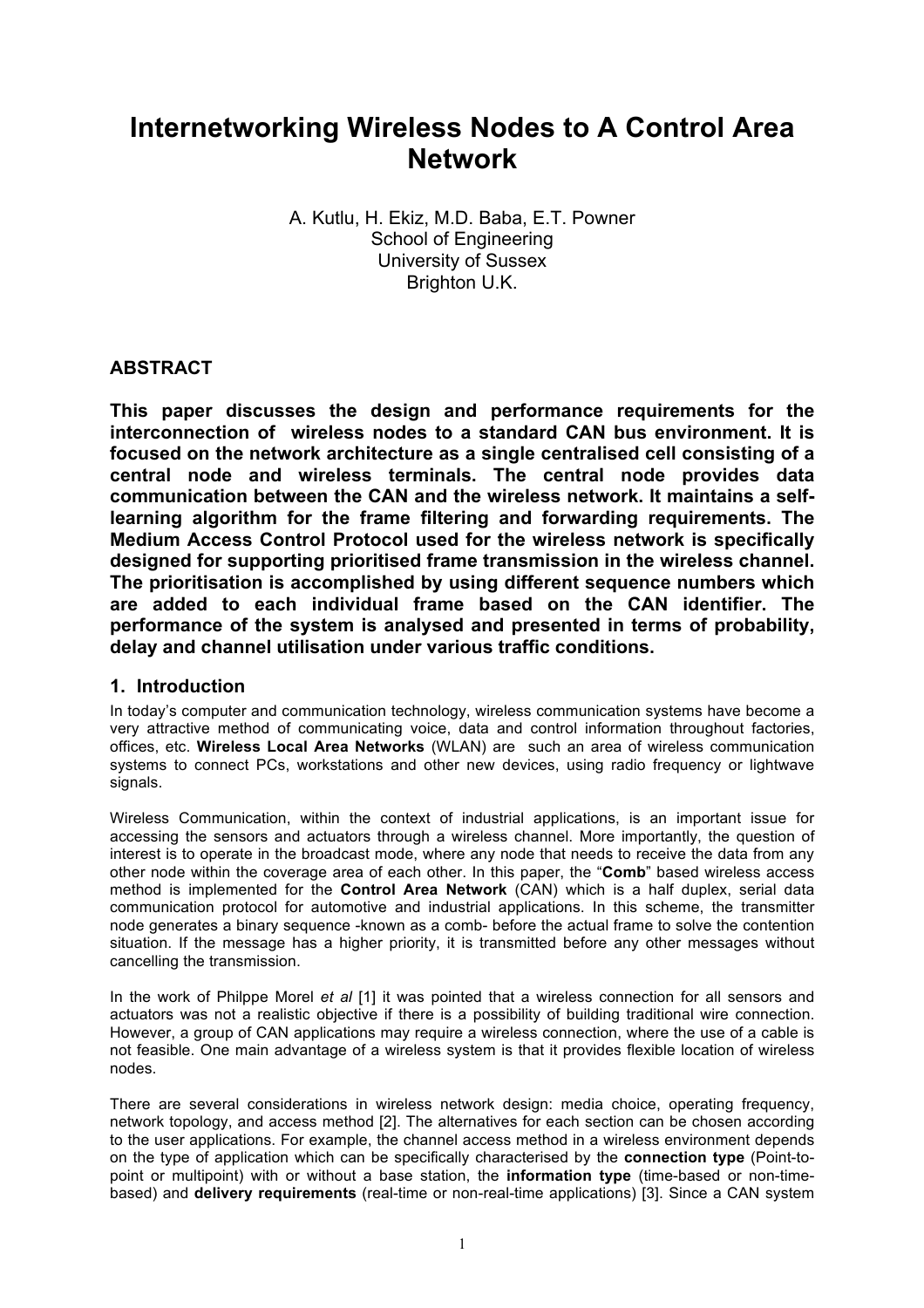meets the requirements of *multimaster* and *real-time* applications necessary in an industrial environment, the wireless access method for the CAN system must support the same needs.

Carrier Sense Multiple Access (CSMA) protocols are the favourite choice for many applications because of their ability to operate in distributed environments with broadcasting mechanism. There are two major CSMA protocols: Carrier Sense Multiple Access with *Collision Avoidance* (CSMA/CA) and with *Collision Detection* (CSMA/CD). Both protocols sense the carrier signal on the channel before the transmission to avoid a collision with another message which is already in the channel. The difficulty is that the wireless medium access requires more time for carrier sensing than that of the wired medium access system [4].

The extensions CD and CA are the subject of the collision situation. In the CD, the node transmitting a message monitors the bus to detect whether there is a collision or not. The Collision Detection (CD) works well in the Ethernet networks. However, to transfer a message and monitor the channel simultaneously in a wireless environment is very difficult issue to implement. For instance, in real radio systems the receiver is often completely disconnected from the antenna during transmission, otherwise the power from the transmitter will burn it up. For this reason, there is a high disparity of power levels at the transmitter to received signal from other stations, and any attempt to hear the other stations will be drowned out by ones own transmitter. One possible solution to this problem is at the cost of an independent receiver.

The Collision Avoidance (CA) has been proposed for IEEE 802.11 wireless standard by Wim Diepstraten [5]. It uses a *four way handshake* procedure to minimise the collision. However there is still a probability of collision.

The main objective of the comb based wireless access is to allow transmission of frames without cancellation, even if there is a collision [6]. More details about this access method are given in section 3. The simulation of the protocol is presented in section 4 with the results in section 5. Finally section 6 concludes the paper.

### **2. WMAC protocol**

In terms of implementation, the architecture of a wireless system mainly consists of two sections: Wireless CAN (WCAN) chip and Physical Layer (PHY). The physical layer of the system provides modulation and demodulation of the frames. The block diagram of the system is given in Figure 1.

Although medium access contention could be solved by using a bit-by-bit arbitration in a CAN system, it is very difficult to implement this access mechanism in a wireless channel because when two or more nodes try to access the medium on the same channel at the same time, the modulated signals can be destroyed by other nodes. To overcome this problem, the comb sequence can be used.

Most of the CAN's features can be applied to a WCAN system easily. However the main difficulty is to maintain the prioritised message delivery.

There has been a discussion of being able to provide the prioritisation of frames using a non-TDMA (Time Division Multiple Access) based Medium Access Control Protocol. In the CSMA/CA protocol, the prioritisation is accomplished by timing the interframe gap. In other words, the longer the channel is idle, the lower the priority of the frame [7]. Different priority levels have been implemented for different purposes. For example, for all immediate response actions, the short priority interframe space (SIFS) is defined as the highest priority. This can be applied to wireless CAN but if there are a large number of messages, lower priority messages will have to wait too long.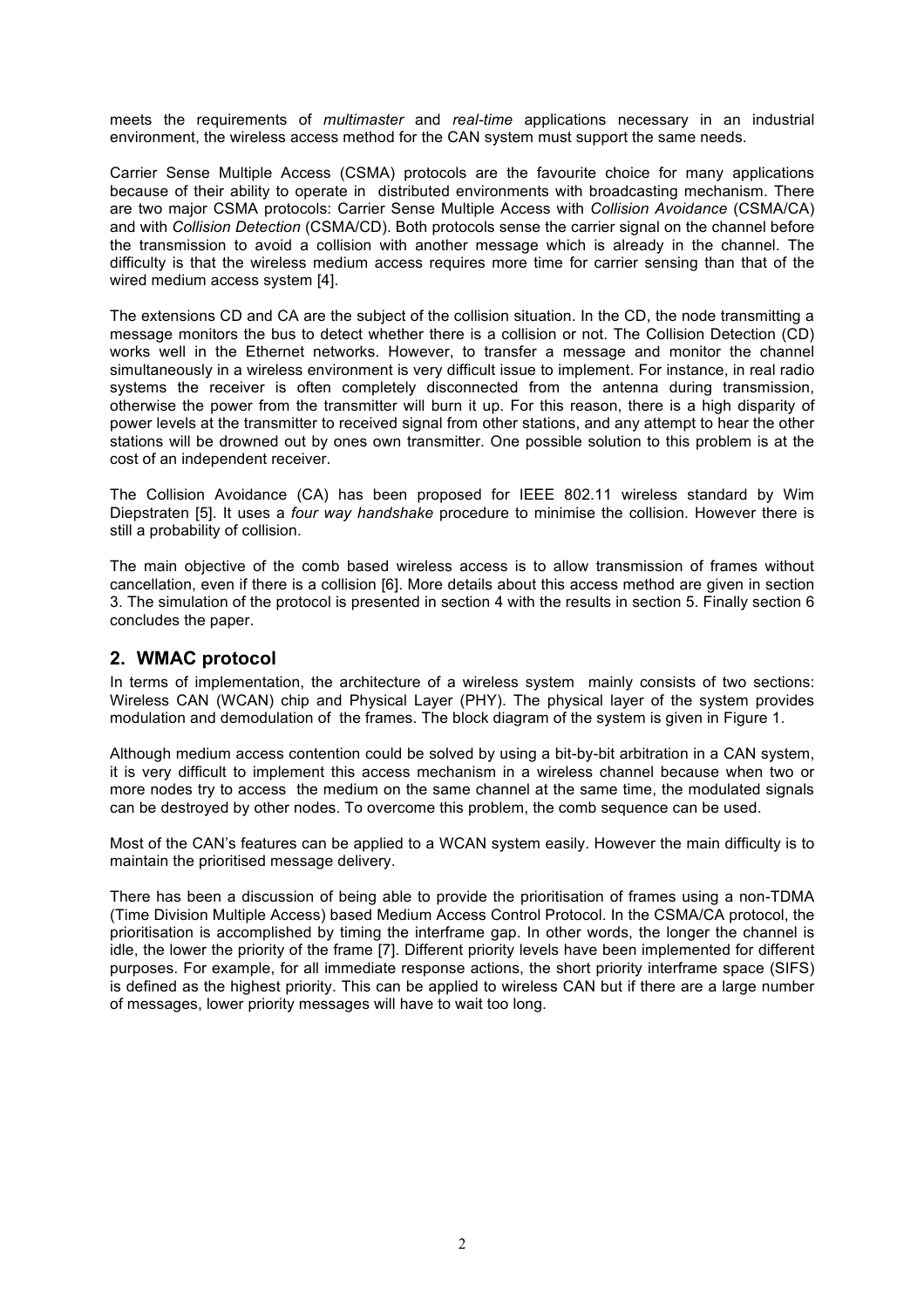Frame



**Figure 1 WCAN Block Diagram**

In the comb system, a transmitter node first senses the channel to check whether there is a message on the channel or not. Assuming the channel is idle, it begins to generate a short binary sequence. At the same time, it sets the busy flag on the wireless CAN. This indicates that the message is being transferred but has not been delivered yet. Therefore, the user application program, running on the central host, cannot send a new message unless the busy flag becomes reset.

Binary sequences consists of binary 1 and binary 0 levels. For a binary 1 in the sequence the transmitter sends a short signal level to the channel, but for a binary 0 in the sequence it switches to the receive mode and senses the channel during the binary 0 period. These receive and transmit periods continue until the sequence number is complete. After that, the transmission of the main frame proceeds.

If there is more than one node that tries to transmit their messages, all the nodes in the contention must proceed to transmit the comb sequence. Since every message has a different sequence number, only one message at a time will be transmitted. Figure 2 shows the multiple access method.





In the example, Node A, B, and C are transmitting their messages with binary sequence numbers. Since the first bit of the sequence is binary 1 for all the nodes, they all in transmit mode and hence they all transmit a short signal during this period. After that, they go into the next sequence bit time. In the second event, Node B and C go into the receive mode because their next binary bit is 0. When node B and C sense the channel they hear the Node A's binary 1 signal and interpret that there is a higher priority message on the channel. Therefore, they drop out of contention and continue to receive the message on the channel. Node B and C defer transmissions until the next idle time and the protocol procedure steps on. This time, Node C drops out of the contention after the third sequence. When it checks the channel it senses the node B's transmission.

There might be a situation that disturbs the transmission of the frame on the channel. In as much as that, during the second bit sequence, another node which has just started to transmit a message, senses the channel and interprets that the channel is available for transmission. Because, both node B and C are in the receive mode and there is no carrier on the channel. To overcome this problem, each node in the network set their **busy flags** when the first bit of the sequence is received. Setting the busy flag will prevent other nodes from interfering with the transmission of the frame on the channel. Since the busy flag is set the node will not be able to send a message unless the busy flag is reset.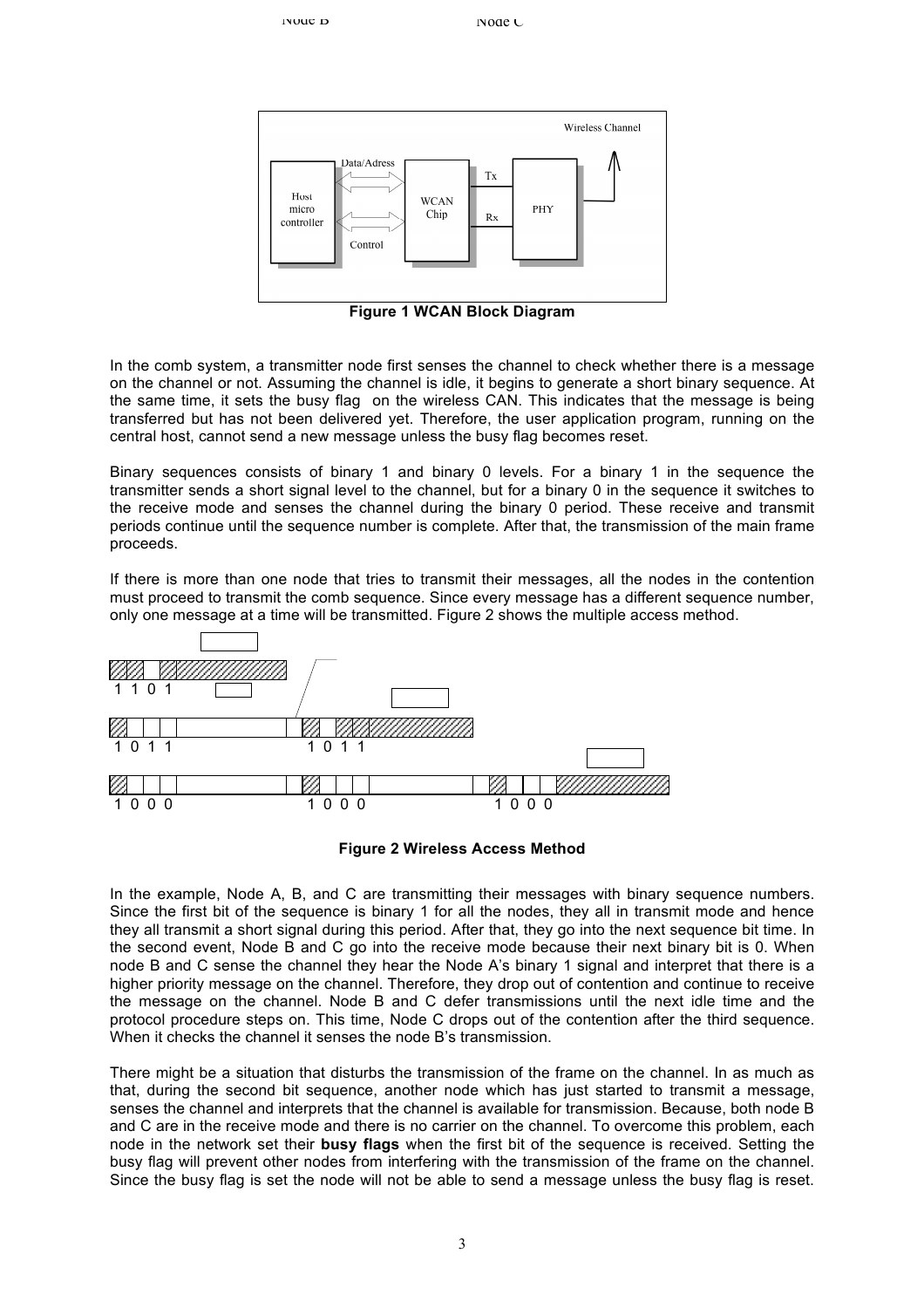(The busy flag is reset when the message on the channel is completely received). Therefore the first bit of the sequence must be 1 for all messages.

The length of the comb is dependent on the number of messages existing on the network. It should be noted that all the messages must take different comb binary sequence numbers, otherwise there could be a conflict of transmission.

#### **3. Interconnection**

The term **Bridging** in the communication is referred to as interconnecting two or more similar or dissimilar local area networks [8]. As can be seen in Figure 3, the wireless terminals may access a radio bridge that is connected to a wired CAN. The bridge transparently forwards the frames either over the CAN or over the wireless channel. The term "transparent" is used to define the bridge operation. In this scheme, the bridge learns and detects the situation, then either discharges or forwards the frames [9]. There are number of different algorithms for bridge learning, filtering and forwarding. The wireless system uses its own algorithm similar to transparent LAN bridge algorithms.



#### **Figure 3 Interconnection**

A radio bridge must know which frame is to be discharged or forwarded. In general, the frames received from the wireless terminals must be forwarded to the CAN bus if there is any node waiting for that frame. Rebroadcasting over the wireless channel is not necessary since all the members of the WCAN system also receives the message that has been received by the central node. In contrast, if the radio bridge receives the frames over the CAN, it broadcasts them only if the destination identifier is in the range of its coverage area. The bridge decides whether to forward or not to forward a frame by looking its **routing table**. The routing table is built up using **self-learning** process.

To initially built up a routing table, each wireless and CAN nodes must send at least one frame to the network when it is added to the network. If the bridge receives a frame over the wireless channel, It checks the routing table and if the identifier of the frame does not exist, it adds the identifier to the routing table. The frame, which is sent initially, informs the node, which sends the initial frame, will need to receive the same identical frames during the life of communication. If the Identifier is no longer in the range of a bridge the identifier of the frame is removed from the routing table to prevent unnecessary growth of the table.

Each frame received from the wireless channel, is stored in a buffer. If the destination identifier is found in the routing table, the frame is rebroadcast over the CAN. Otherwise, the frame is discharged. It should be noted that the frames used in this system includes the control information. For real-time delivery, the frame must be sent to the destination in time. Late delivery is not acceptable. Therefore, during the communication process, a node can create a frame before the previous frame is not delivered. Thus, Instead of transmitting the previous data, it is more convenient to overwrite it with new data. As a consequence, each frame received over the CAN or over the WCAN is compared with the previous stored frame in the buffers respectively. If they are the same identical frames, the frame which is currently received over the CAN or WCAN overwrites the previous one in its own buffer.

### **4. Simulation**

The performance of the bridged system was investigated in a WCAN network modelling environment using commercial simulation software. There are two major methods of study on communication systems: Analytical solution and simulation. Because of its simplicity the simulation technique is used. This technique also allows the programmer to modify and reorganise the hardware and software components easily.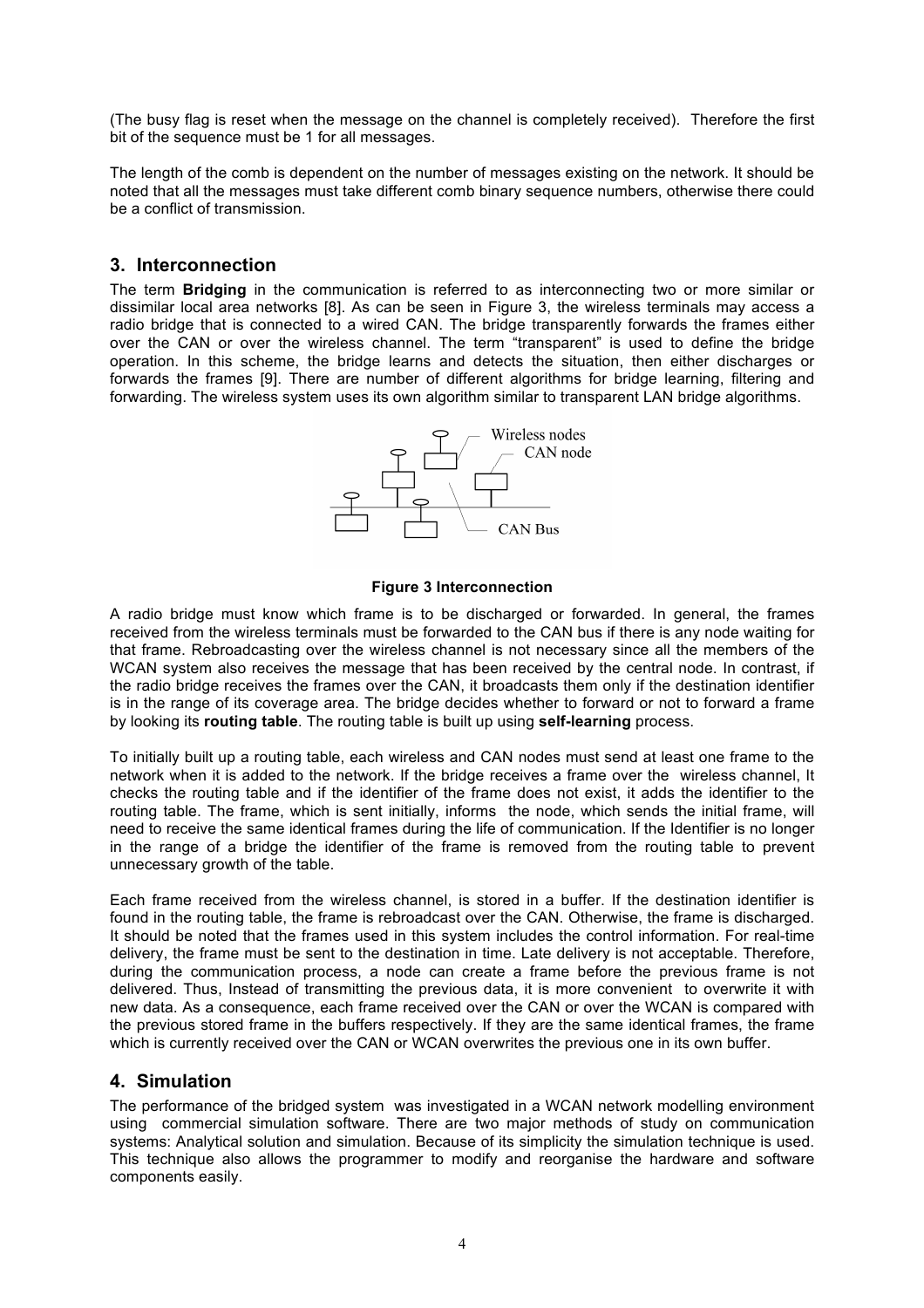The simulation model consist of 3 wireless terminal transmitting messages over the wireless channel to the CAN via radio bridge, and 3 CAN nodes transmitting messages to wireless channel using the same radio bridge.



#### **Figure 4 Simulation Model**

Each node was programmed to operate the wireless access method with the following assumptions. The nodes were assumed to hear each other, and the messages were exponentially distributed with a mean of 200 to 1300 messages in 1/2 second. In this simulation, The behaviour of the transmission of messages with channel and bus utilisation was observed. Thus, the nodes are installed for broadcasting the messages, and the radio bridge is assumed to be able to forward all the messages that are received. Radio bridge delays are ignored and the bridge is assumed to be ideal.

The time for the propagation of a frame on the channel is one part of the delay time. The frame delay time is derived from the frame length  $(L_T)$  and the speed of the channel called baudrate (B). The frame length of the CAN protocol varies between 44 bits and 108 bits in the standard mode, 62 bits and 126 bits in the extended mode because of the usage of different lengths in the data field. In the simulation, all data packets were assumed to be 100 bits long.

 $t_T = \frac{L_T}{R}$  $t<sub>T</sub>$ - time for transmission of frame

The length of each binary sequence depends heavily on the physical layer characteristics. Each of them was assumed to be 20 microsecond having regard to the IEEE 802.11 carrier sense time. The length of the comb was chosen as 6 bits. The nodes can therefore handle 32 different message types (note that the first bit must be 1) and, hence, 32 priority levels. It is possible that the length of the comb could be more than that, if it is necessary.

The time requirement for the internal process and transmitting the last bit of the frame was assumed to be 20 microseconds. The simulation models a 1 Mbit/s transmission speed.

Calculation of the delay in the case of busy channel is complicated because the messages were exponentially distributed. This means that after the busy situation, the transmitter node waits until the next idle time. During this time, another node may attempt to access the channel with a higher priority message. in that case, lower priority message will be deferred again. Depending on the number of messages generated, lower priority messages may not be able to access the channel. These situations were observed and reported in the next section.

## **5. Simulation Results**

Figure 5 shows the required maximum time for broadcasting the frames to destinations. Average values of these propagation times are shown in Figure 6. In fact, Figure 5 and 6 show the result of the implementation of message priority. Figure 7 shows the successful transmissions. The numbers from 1 to 6 in the graphics represent the priorities (1 is the highest priority).

The simulation results show that a low priority will cause a long delay for a message at high load. In other words, higher priority messages will get access the channel with short delays as can be seen in Figure 5. In the case of a high message transmission (load), most of the lower priority messages do not access the channel within the given simulation time. When the load is increased, the probability of the message delivery time decreases depending on the message priority.

The probability shows the successful transmissions and that can be calculated as: Probability = Transmitted message /Requested message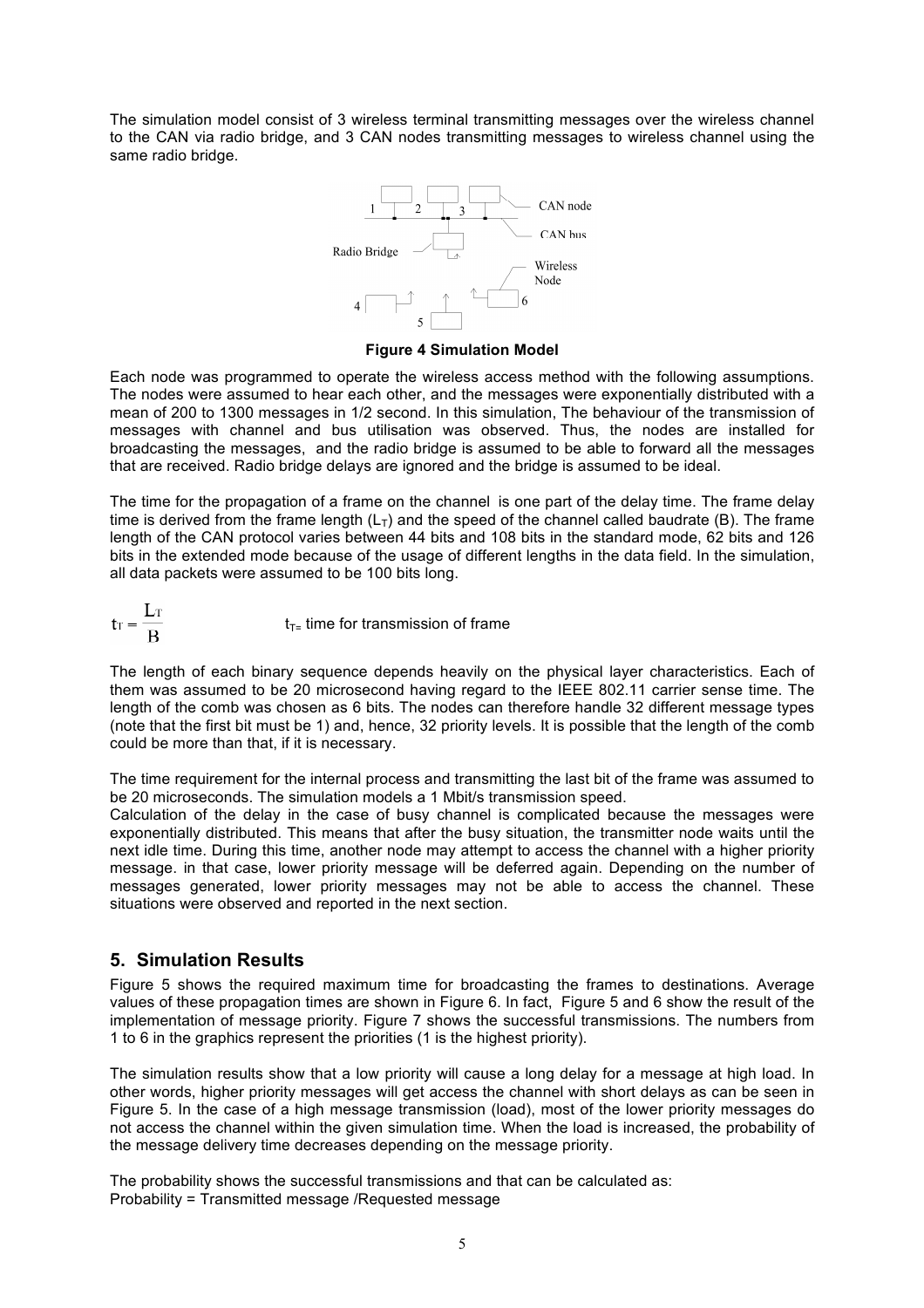

**Figure 6 Average delay times**

**Figure 8 Utilisation**

In the figures, after 800 message load, level of message sharply decreases!. This is not because of the protocol operation, it is because of the distribution of message. The simulation program generates random numbers including the firstly generation of message 6.

In this work, the Utilisation is defined as the average fraction of time in which a channel is occupied. It is expressed as a percentage value. As can be seen in Figure 8, the channel utilisation of WCAN is stable approaching to the % 65 level. It might be expected that the utilisation of the WCAN should have been higher than that. The reason why it is not, is that it varies according to the comb value because the binary 0 is operated as the receive mode and there is no transmission. This reduces the utilisation. There is another factor that influence utilisation: The cancellation of frames. (Note that bus utilisation is lower than that of wireless because the CAN bus does not use comb sequence).

### **6. Conclusion**

In this paper, the implementation of the Interconnection of CAN to WCAN network has been presented. Comb based wireless access method is shown that it supports prioritisation of the messages in broadcast mode. The prioritisation can be implemented on the both sides of the radio bridge (CAN and Wireless). If the bridge receives a message with higher priority, it sends that message before any other messages with lower priority. The Messages with higher priority always get channel access while some of the messages with lower priority may not be able to access the channel.

It should be noted that although simulation has been done according to simulation parameters, the protocol can be used at different baudrates. Changing these values will only affect message delays and probability.

#### **References:**

[1] P. Morel, R. Muralt, J. Decotignie, "A Wireless Extension for Fieldbus", *Proceedings of the AIAI'95,*  Nancy, France, June 1995

[2] D.F. Bantz, F.J. Bauchot, "Wireless LAN design alternatives", *IEEE Network*, PP. 43-53, March/April 1994

[3] T. Kwok, "Communications Requirements of Multimedia Applications: A Preliminary Study", *IEEE international Conf. on Sel. Topics in Wireless Comm., ICWC'92,* pp. 138- 141, 1992

[4] K. Parsa, "The Mobitex Packet-Switched Radio Data System", *IEEE International Symposium on personal, Indoor and Mobile Radio Communications,* p534-8, 1992